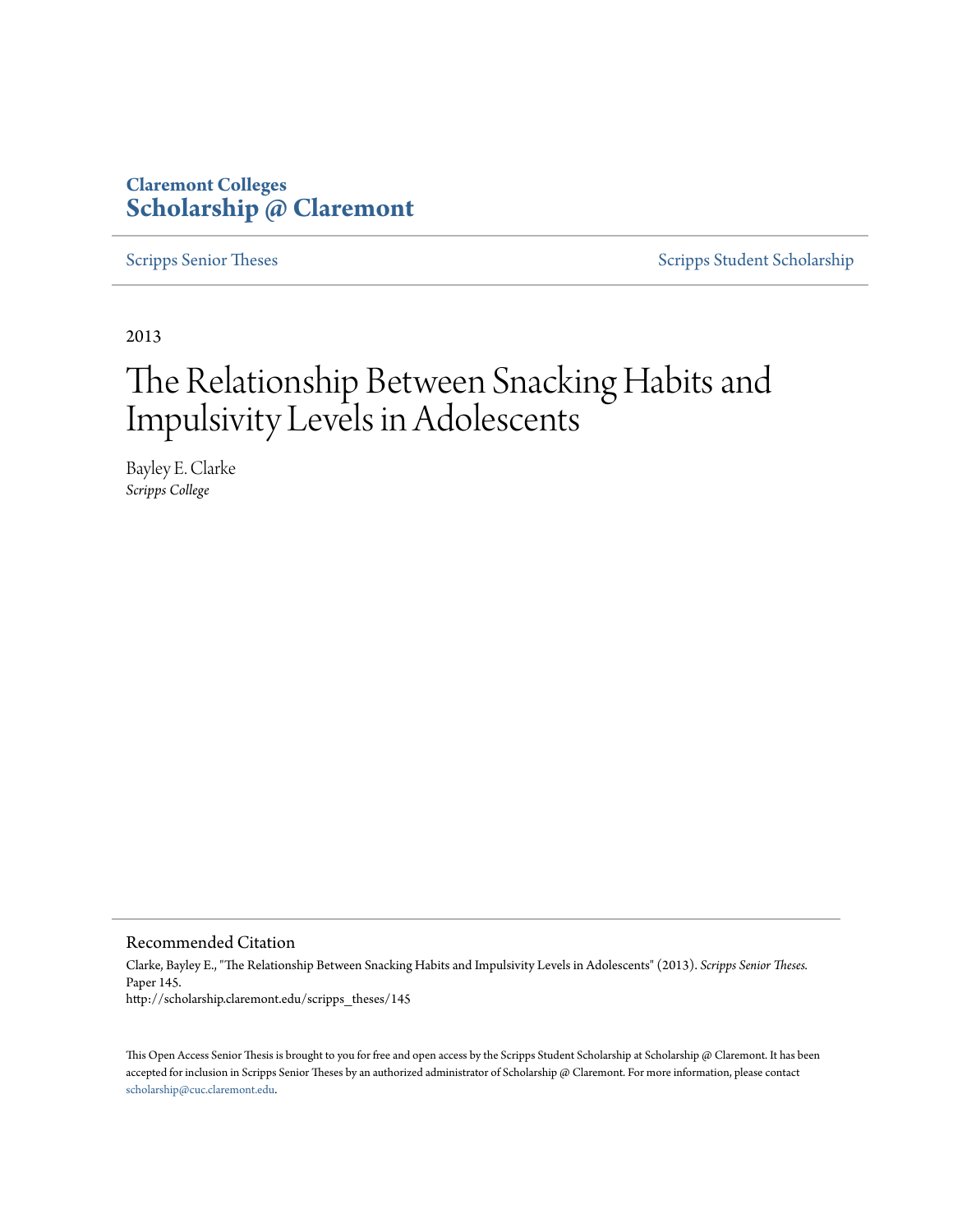The relationship between snacking habits and impulsivity levels of adolescents

A Thesis Presented

By

Bayley Clarke

To the Keck Science Department Of The Claremont Colleges In partial fulfillment of

The degree of Bachelor of Arts

Senior Thesis in Biology

December  $10^{th}$ , 2012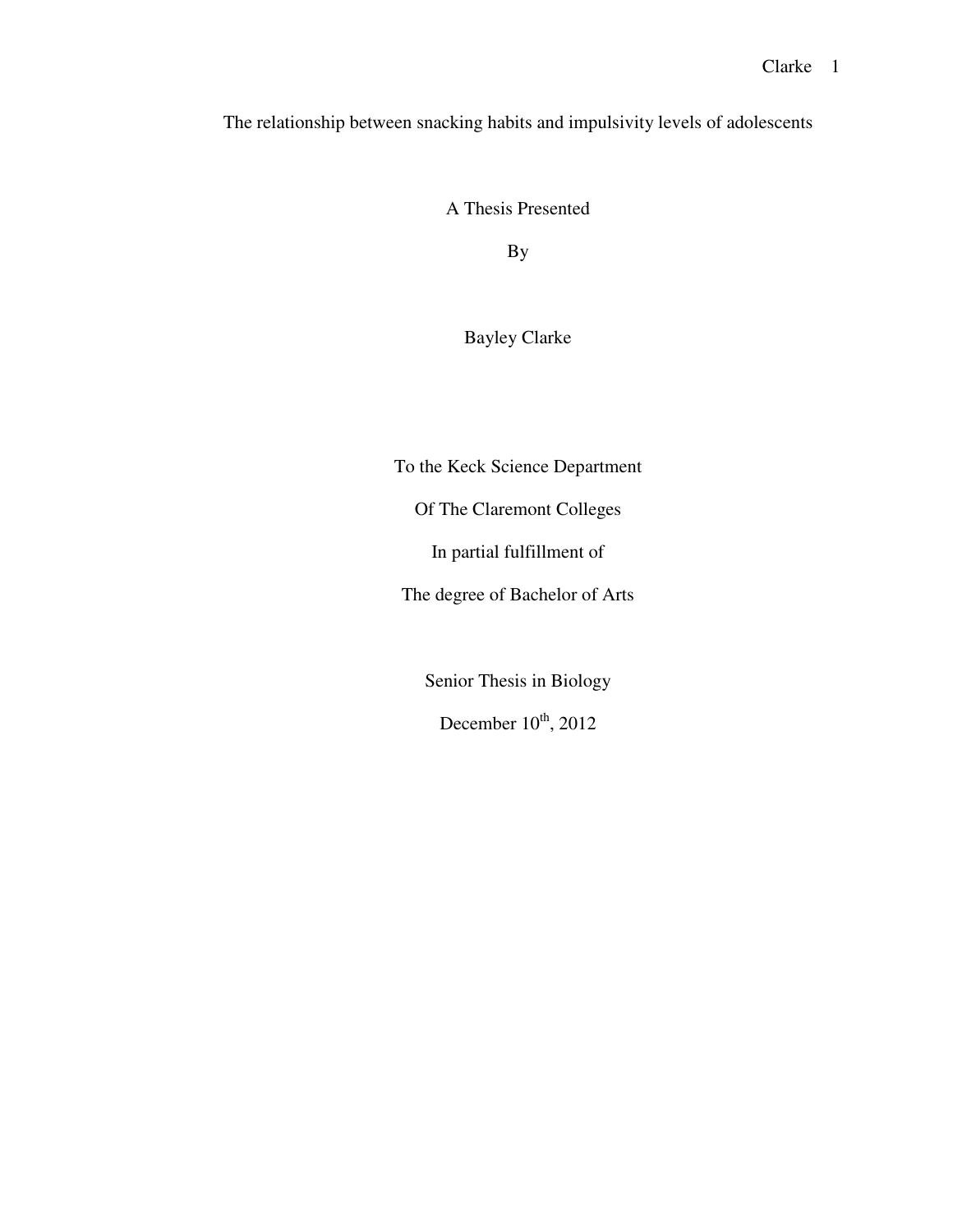## **Table of Contents**

| <b>Section</b>                     | Page      |
|------------------------------------|-----------|
| <b>Abstract</b>                    | 3         |
| <b>I.</b> Introduction             | $4 - 5$   |
| <b>II. Background</b>              | $5 - 8$   |
| <b>Obesity Prevalence</b><br>$a$ . | $5 - 6$   |
| b. Reward Mechanisms               | $6 - 7$   |
| Impulsivity<br>$c$ .               | $7 - 8$   |
| <b>III.</b> Methods                | $8-12$    |
| <b>IV.</b> Results.                | $13 - 15$ |
| <b>V. Discussion</b>               | $15 - 18$ |
| <b>VI. References</b>              | 18-21     |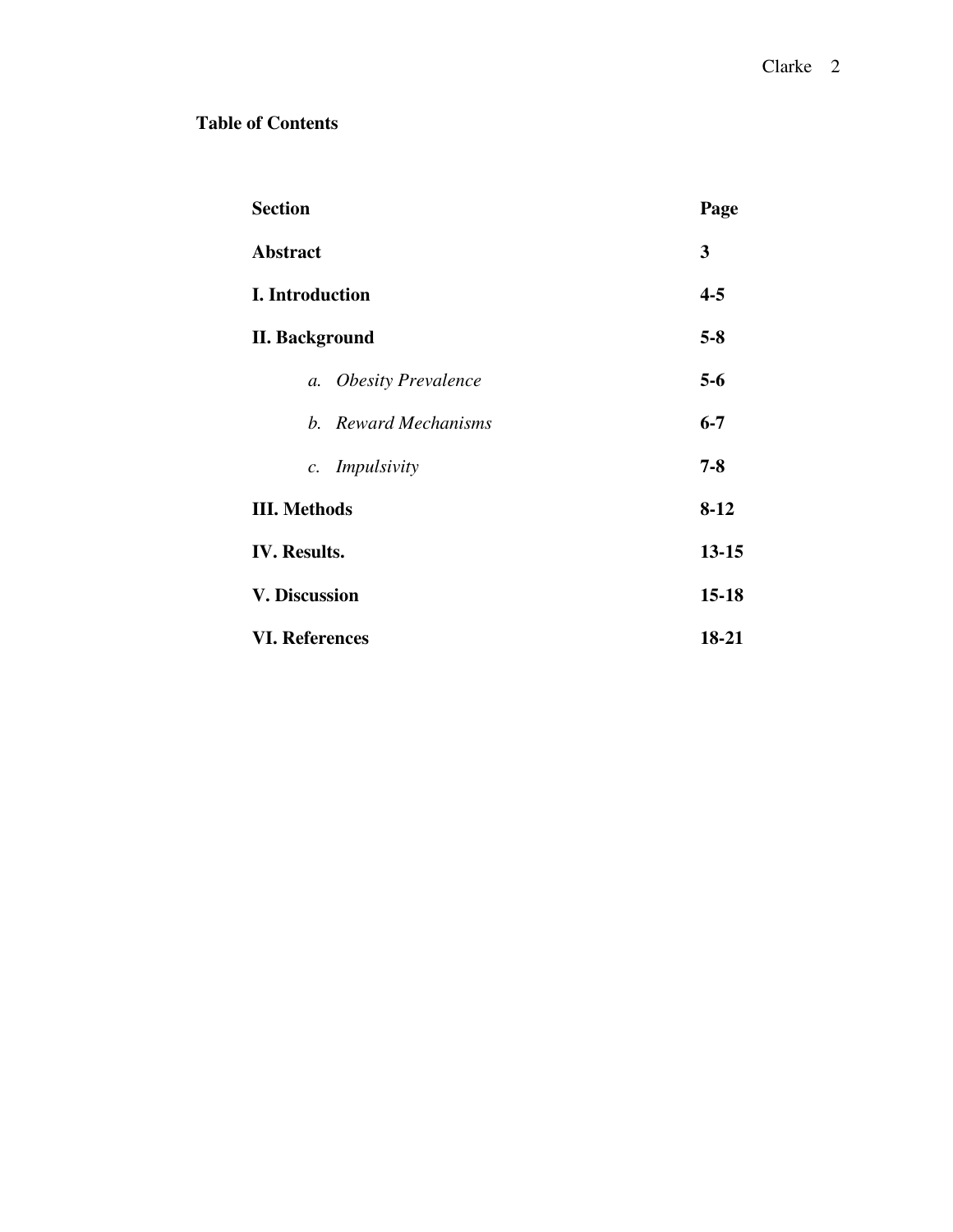## **Abstract**

Adolescent obesity is an important public health issue, and one important factor that contributes to the problem is overeating, eating more than required for homeostasis. Appetitive behaviors such as overeating may in part be the result of poor control of impulsive behavior. This study investigated the relationship between impulsivity factors and snacking habits. The Youth/Adolescent Food Frequency Questionnaire (YAQ) and the Barratt Impulsivity Scale (BIS) were completed by 198 Southern California high school students (56% female; age M=15.8, SD=0.9). Four subscales were calculated from responses on the YAQ and included the frequency of consuming sweetened drinks, sweet snacks, salty snacks, and fresh fruits. Multiple regression was used to determine the association of the YAQ subscales with the six first-order impulsivity factors in the BIS after adjusting for age, gender, and SES (mother and father education). Self-control impulsivity was positively associated with salty snack consumption. Both sweet snacks and drinks had a positive correlation with cognitive complexity. Finally, perseverance had a positive association with sweet snacks. Fruit consumption had no association with impulsivity levels. This is the first study of which we are aware that examined the association between snacking behaviors and the first-order factors for impulsivity in the BIS. It is beneficial to understand the processes behind snacking decisions so we can intervene to help adolescents make better food choices. Snacking is likely to be under the control of the adolescent compared, for example, to meals prepared at home by a parent or guardian. As a result, targeting snacking habits with interventions among adolescents may be an effective approach to reducing obesity.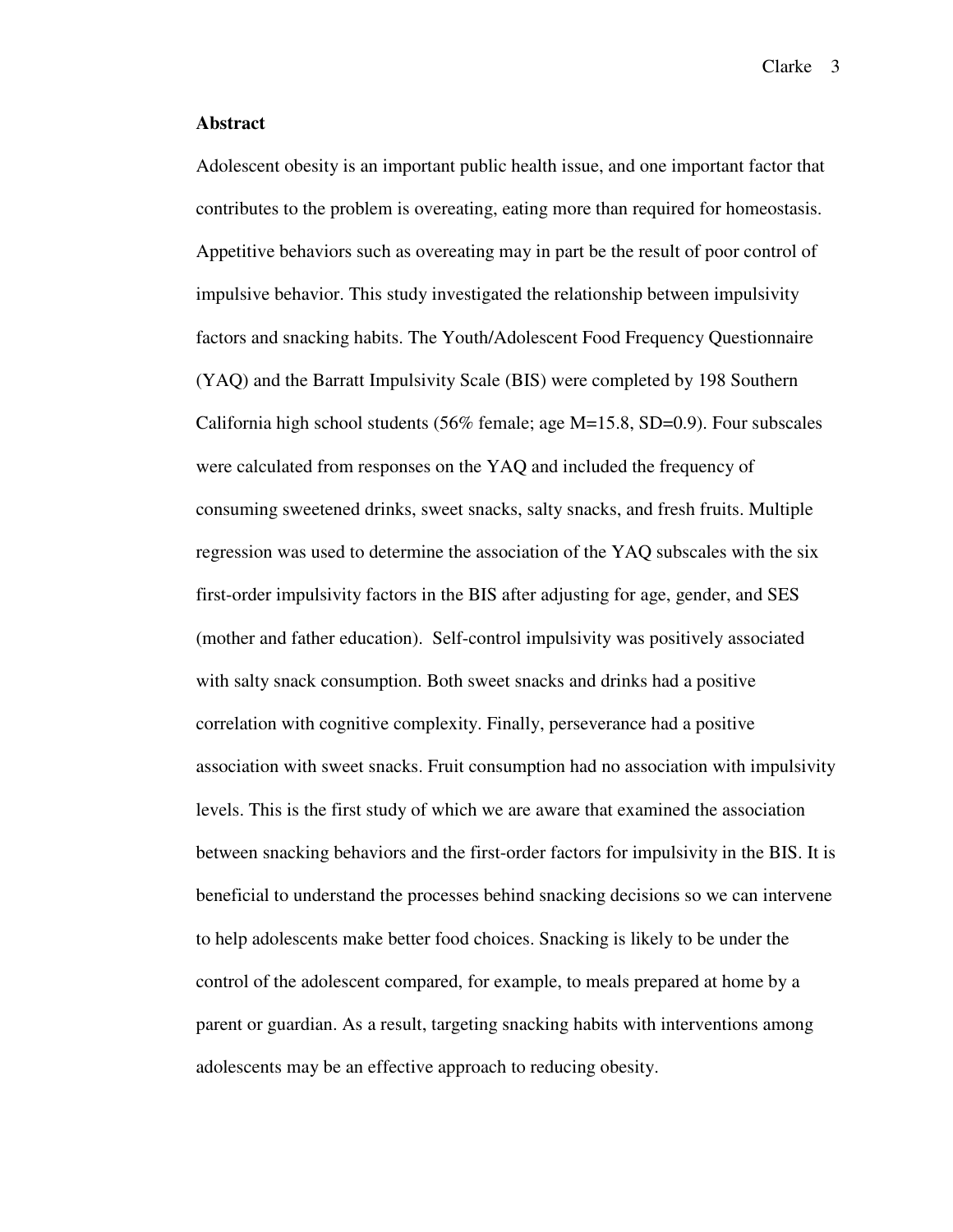### **I. Introduction**

The obesity epidemic is becoming progressively worse, especially for adolescents. The rate of adolescent obesity is at an all time high of just over 17% (Ogden et al., 2006). Snack consumption has been found to have a positive association with overweight status (Nicklas, Yang, Baranowski, Zakeri, Berenson, 2003). The two foremost snacking contributors are desserts and salty snacks (Piernas and Popkin, 2010), both of which are considered palatable foods and are harder to resist eating than less fatty or sugary foods (Kenny, 2011). Adolescents are consuming more snacks and sugar sweetened beverages than they did 30 years ago (Piernas and Popkin, 2010). Researchers have found positive associations with soft drink consumption and obesity (Vartanian, Schwartz, Brownell, 2007).

The purpose of this study was to examine the association between impulsivity levels and snacking habits. Snack foods measured in this study consisted of sugarsweetened drinks, sweet snacks, and salty snacks, all of which have been found to have an association with weight gain (Carels et al., 2001; Centers for Disease Control and Prevention, 2011; V. S. Malik et al., 2010; Piernas and Popkin, 2011; Vartanian et al., 2007). I hypothesized that participants with higher levels of specific factors of impulsivity including the first order factors of cognitive complexity and self-control (both falling under Non-planning Impulsiveness) are more likely to eat more snacks and drink more sweetened drinks due to a lack of forethought of future consequences. Further, I hypothesized that the participants with the factors of motor and perseverance (the motor impulsivity factors) are also more likely to snack and drink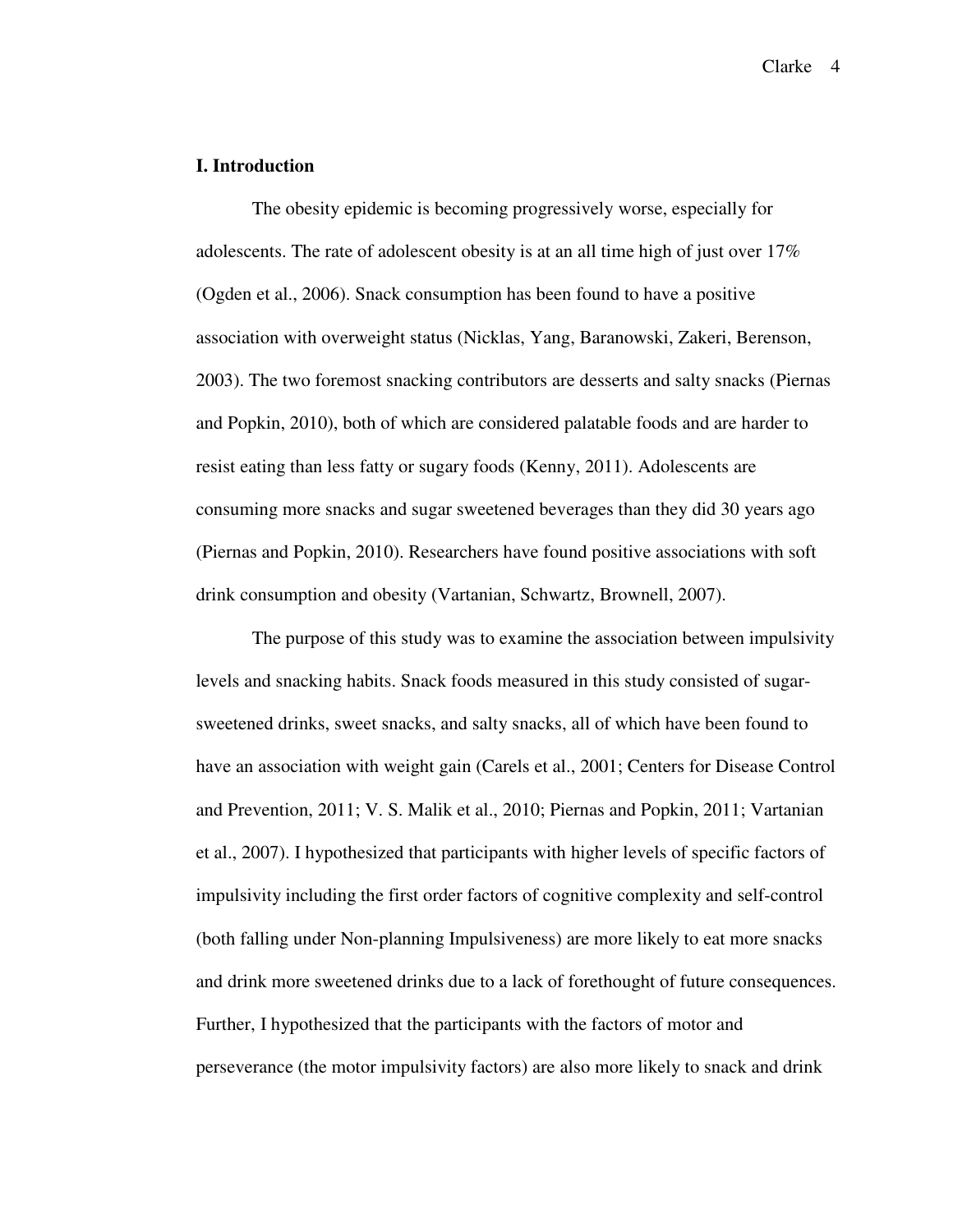sweetened drinks because they tend to act without thinking, and thus would be less likely to stop and consider if they are truly hungry. Conversely, I hypothesized that there would be no correlation between impulsivity and likeliness to consume fruit.

#### **II. Background**

#### *Obesity Prevalence*

Obesity is a significant public health problem—in the United States, 300,000 deaths a year are due to obesity related health issues (Allison et al., 2009). Obesity rates are increasing rapidly, especially in adolescents; adolescent obesity has tripled since 1980 (CDC). As rates increase, it becomes more and more important to understand the neurological mechanisms contributing to the cause so that a solution can be created. Both short term and long term effects of adolescent obesity exist and are of concern. Short term, obese adolescents have a much higher risk for orthopedic, pulmonary, cardiovascular, neurological, and endocrinal health problems (Must and Strauss, 1999). Studies have shown that early in life obesity can result in premature mortality later in life (Must and Strauss, 1999). Indeed, as of 2009, obesity follows tobacco use in leading causes of preventable death (Allison et al., 2009).

The causes of obesity are multi-factorial; certain socioeconomics, genetic, personal, and behavioral factors have all been shown to be predictors (Haines et al., 2007). A behavior variable that is a known predictor of obesity is dietary intake. Dietary intake is a behavior that is especially important to examine because obesity is primarily a result of high dietary intake, more so than family history or physical activity (Goris and Westerteop, 2008). Much research has been done to investigate eating behavior. Rockett et al. (2005) developed the Youth/Adolescent Food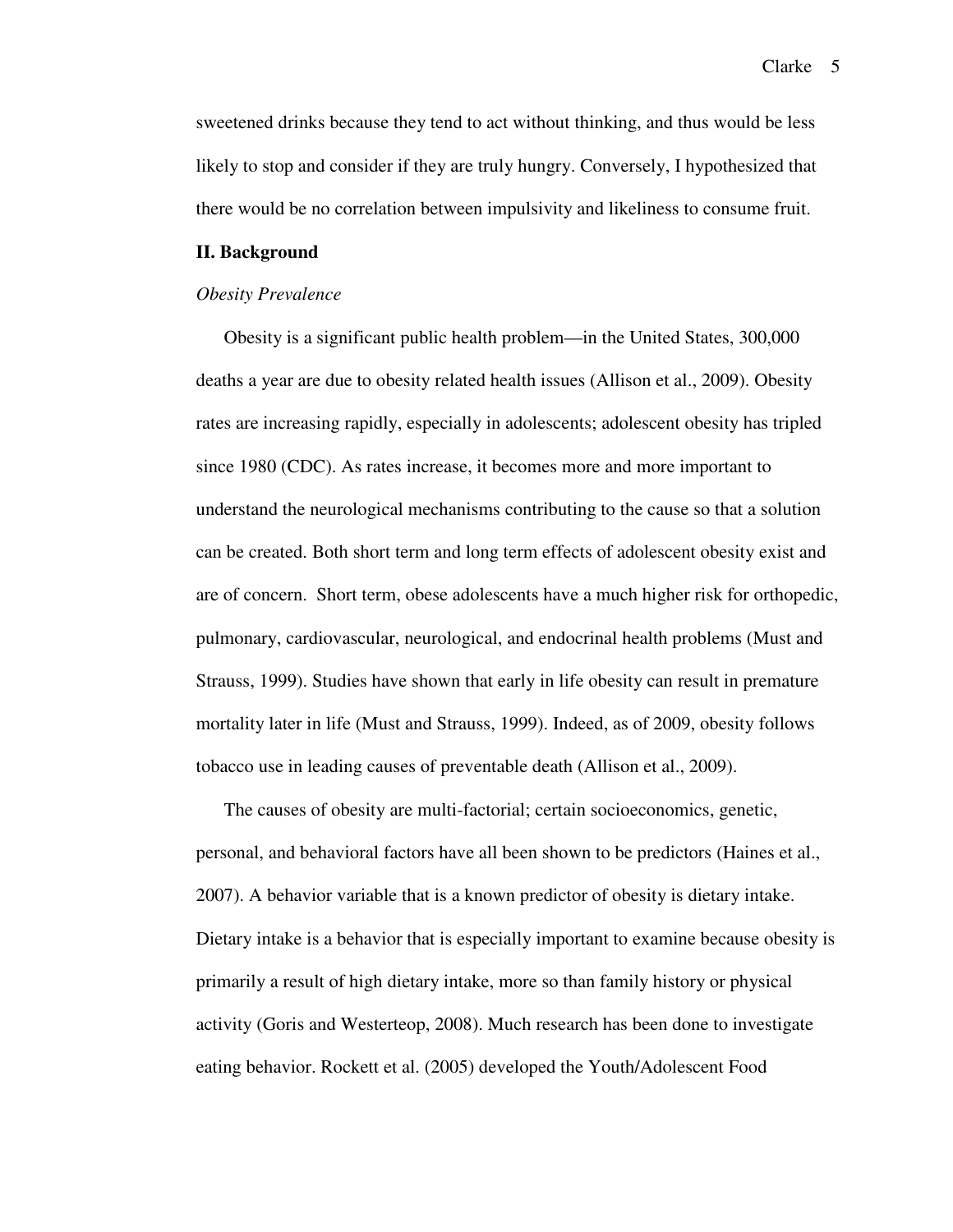Frequency Questionnaire (YAQ) to the measure eating habits of children and adolescents. The main purpose of the questionnaire is to assess the dietary tendencies of the participants in the study. The YAQ has been validated and proven to be accurate and reproducible (Rockett et al., 1997; Rockett et al., 1995).

#### *Reward Mechanisms*

Recent research has suggested that obesity shares a common reward pathway with alcohol and drug addiction (Kenny, 2011). The brain reward systems that are activated by palatable foods, those rich in fats and sugars, are similar to the systems that are activated by use of addictive drugs (Kenny, 2011). Feeding is influenced by two main systems, the hedonic system and the metabolic system (Lutter and Nestler, 2009). Palatable foods are consumed for hedonic reasons, oftentimes regardless of caloric need. Indeed, the hedonic pathways can take precedence over the metabolic pathways due to an enhanced desire to consume highly palatable foods (Lutter and Nestler, 2009). Palatable foods release dopamine into the nucleus accumbens, which ultimately increases motivation to consume more palatable foods (Nestler, 2001; Erlanson-Albertson, 2005). In comparison, drug consumption is mediated exclusively by the hedonic pathway (Volkow and Wise, 2005).

Studies performed on rats demonstrate the extent to which the consumption of palatable food can stimulate the reward system. In 2004, Cabanac and Johnson found that rats repeatedly exposed themselves to unfavorable conditions such as  $-15^{\circ}$  C temperatures or shocks to the foot in order to obtain palatable foods, despite being well-fed. Erlanson-Albertson (2005) also found that palatable foods were often consumed despite an absence of hunger.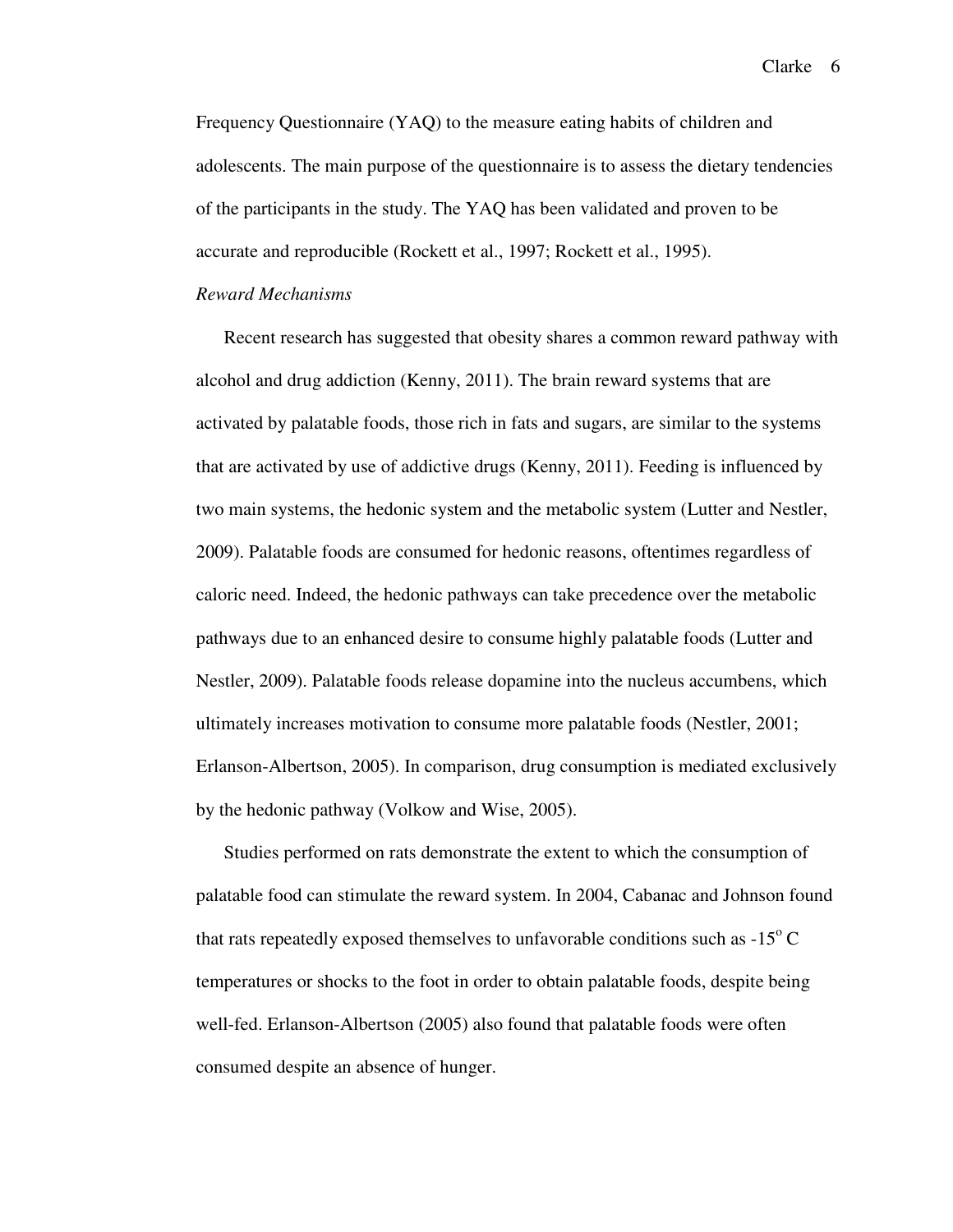Reward pathways have decreased response in obese rats when compared to control rats (Geiger et al., 2009). This study found that regular food increased dopamine levels in the nucleus accumbens in control rats. However, standard food was not enough to increase the levels in obese rats that had extensive access to palatable foods in the past; rather, highly palatable foods were necessary to trigger the dopamine release. A regular increase in dopamine levels due to palatable food consumption is similar to that seen in cocaine usage (Kenny, 2011). In both palatable food and drug use, a neurological loss of control due to overconsumption results in habitual and potentially compulsive behaviors (Erlanson-Albertson, 2005; Everett and Robbins, 2006).

#### *Impulsivity*

Impulsivity is a personality trait that includes risk-taking, non-planning, and quick decision-making behaviors. It has been found to play a role in many appetitive behaviors, including drug addiction and obesity (Swann et al., 2004). There are multiple theories of impulsivity; a commonly accepted characterization came from Ernest Barratt from his self-report measure, the Barratt Impulsivity Scale (BIS) (Stanford et al., 2009). This scale breaks impulsivity into first and second order factors. The three second-order factors expose the aspects of inattention, nonplanning, and motor impulsivity. These three factors are then further broken into six first-order factors include attention, motor, self-control, cognitive complexity, perseverance, and cognitive instability. The different factors support the idea that impulsivity is a multi-faceted construct.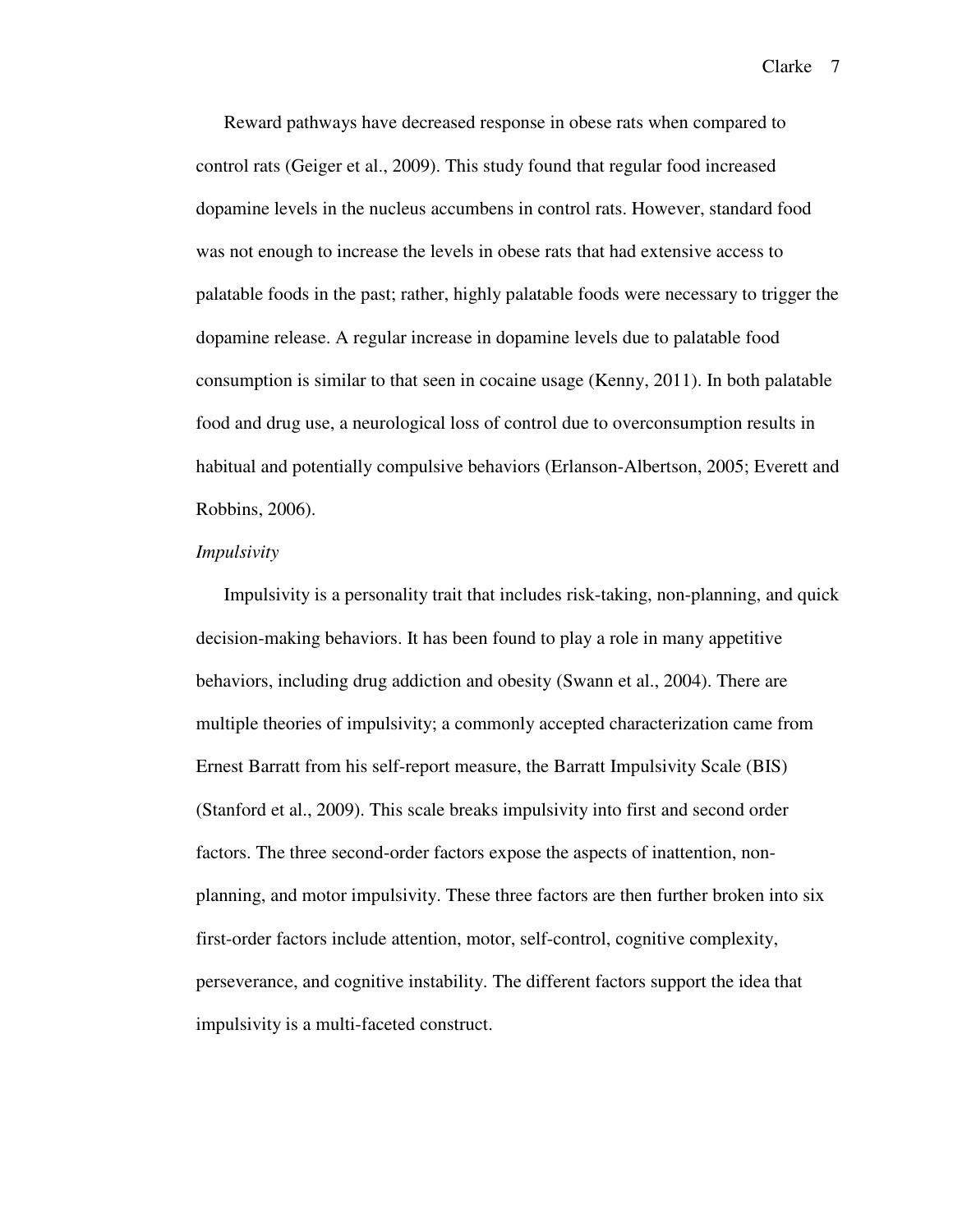Impulsivity has been studied extensively in neural disorders and substance abuse (Stanford et al., 2009). Many people with substance abuse problems have been found to be highly impulsive (Lane et al., 2007; Bond et al., 2004). In interest to this paper, a relationship between impulsive traits in adolescents and earlier and increased alcohol and drug consumption has been found (Verdejo-Garcia et al. 2009). This suggests the need for early recognition and intervention with adolescents who tend to have higher levels of impulsivity.

 Some research has looked at the link between food consumption and impulsivity levels. Eating disinhibition has a positive correlation with attention and motor impulsivity (Lyke  $\&$  Spinella, 2004). It has been shown that obese people tend to be more impulsive than non-obese people (Nederkoorn et al., 2009). This is likely related to the findings that those with higher levels of impulsivity are more prone to higher food intake (Guerrieri et al., 2009). Further, obese children were found to have less inhibitory control to be more sensitive to reward, such as palatable foods, than non-obese children (Neederkorn et al., 2006). Sensitivity to reward can lead to overeating, which ultimately results in weight gain.

#### **III. Methods**

#### *Subjects*

Participants were 198 high school students living in Southern California. Their ages ranged from 14 to 17 years with a mean of 15.9 years. They came from a variety of high schools, all with many Hispanic students as well as lower income students (see Table 1). This sample of participants was given preference due to a higher prevalence of obesity in this population (NHANES, 1999-2002). Females comprised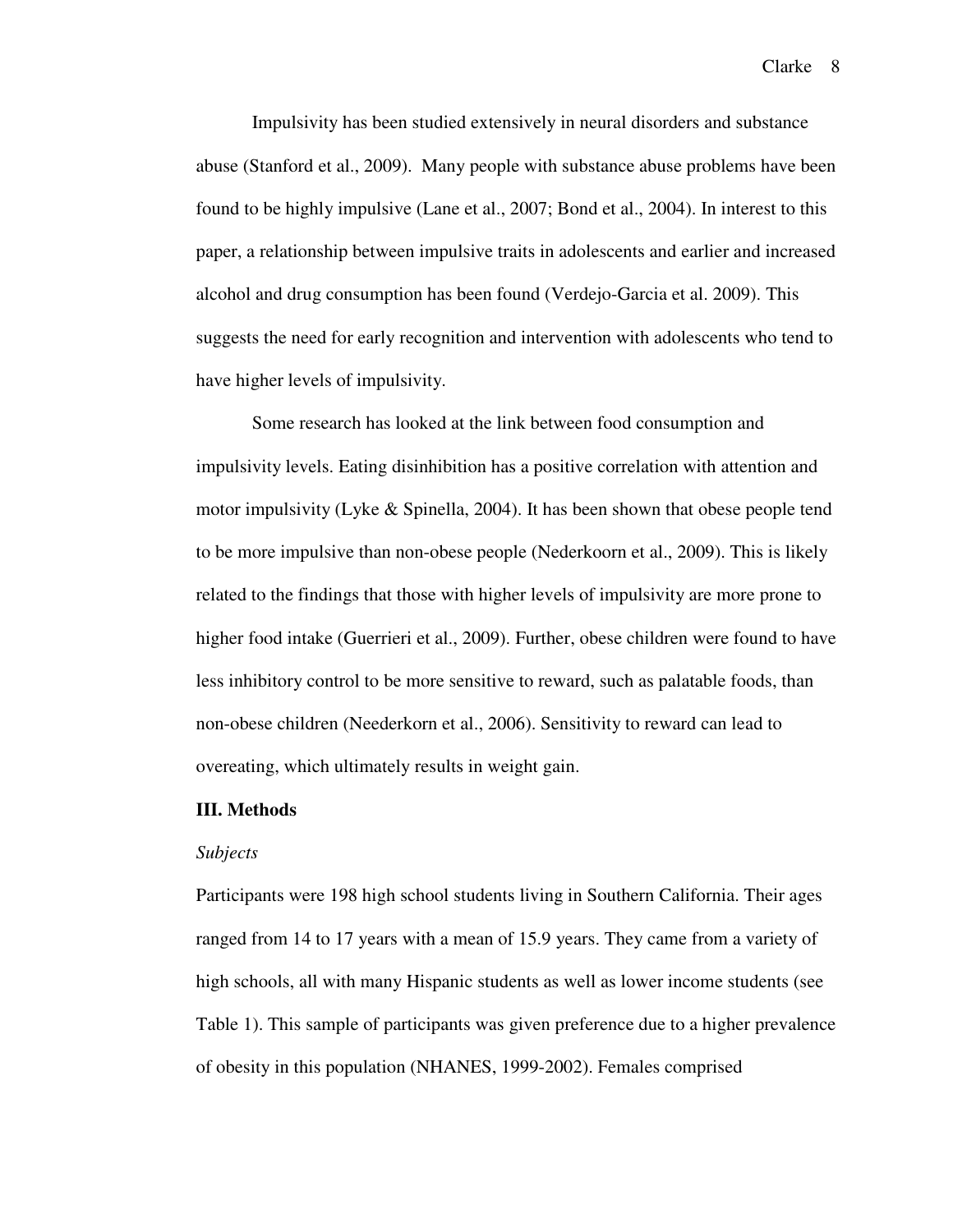approximately 56% of the participants. Participants completed the survey on the weekend, outside of school. This study was reviewed and approved by the CGU institutional review board (IRB).

## *Measurements*

 A team of data collectors from Claremont Graduate University's School of Community and Global Health recruited and assessed the students as part of a larger research project (Obesity Related Behavioral Intervention Trials: ORBIT) funded by the National Heart Lung and Blood Institute. The team used a multi-level recruitment approach by accessing high schools, posting flyers, and contacting parents to recruit participants. Measurements were taken to determine snacking habits and impulsivity levels of the students. Students self-reported their gender, age, race/ethnicity, and socioeconomic status (SES). SES was evaluated based on parent education levels.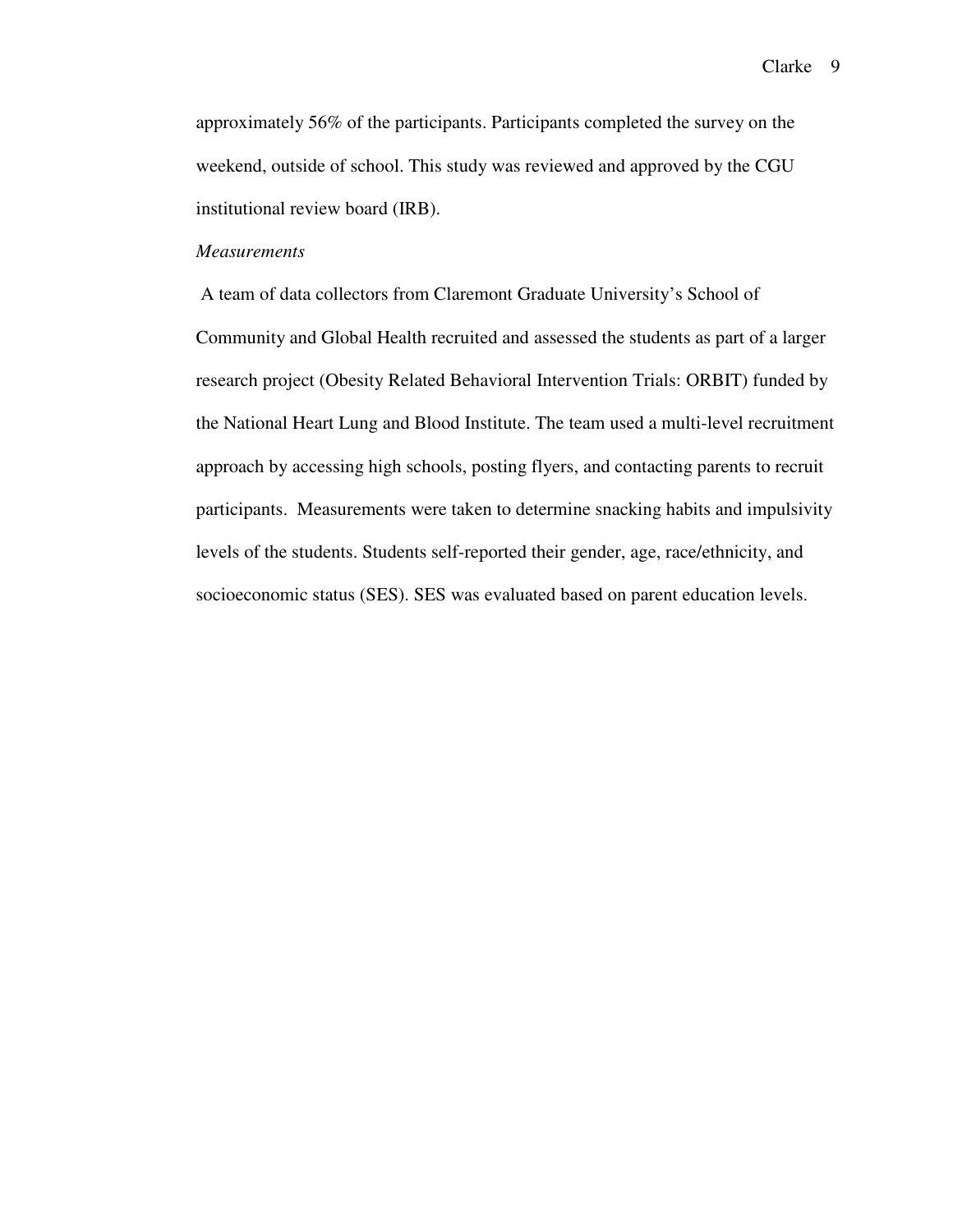L,

| Variable                        | Analysis     |           |  |
|---------------------------------|--------------|-----------|--|
|                                 | <b>Mean</b>  | <b>SD</b> |  |
| Age                             | 15.8         | 0.9       |  |
|                                 | N            | $\%$      |  |
| Male                            | 87           | 44        |  |
| Female                          | 111          | 56        |  |
|                                 | <b>Mean</b>  | <b>SD</b> |  |
| Highest level of education of   | 3.52         | 1.51      |  |
| mother                          | (completed   |           |  |
|                                 | high school) |           |  |
|                                 | N            | $\%$      |  |
| Less than 8 <sup>th</sup> grade | 12           | 6         |  |
| Less than high school           | 24           | 12.1      |  |
| Completed high school           | 33           | 16.7      |  |
| Some college or job training    | 53           | 26.8      |  |
| Completed college               | 24           | 12.1      |  |
| Completed Graduate school       | 3            | 1.5       |  |
| Unknown                         | 39           | 19.7      |  |
|                                 | <b>Mean</b>  | <b>SD</b> |  |
| Highest level of education of   | 3.15         | 1.33      |  |
| father                          | (completed   |           |  |
|                                 | high school) |           |  |
|                                 | N            | $\%$      |  |
| Less than $8th$ grade           | 15           | 7.6       |  |
| Less than high school           | 29           | 14.6      |  |
| Completed high school           | 38           | 19.2      |  |
| Some college or job training    | 26           | 13.1      |  |
| Completed college               | 19           | 9.6       |  |
| Completed Graduate school       | 5            | 2.5       |  |
| Unknown                         | 65           | 32.8      |  |

**Table 1.** Demographic information for the participants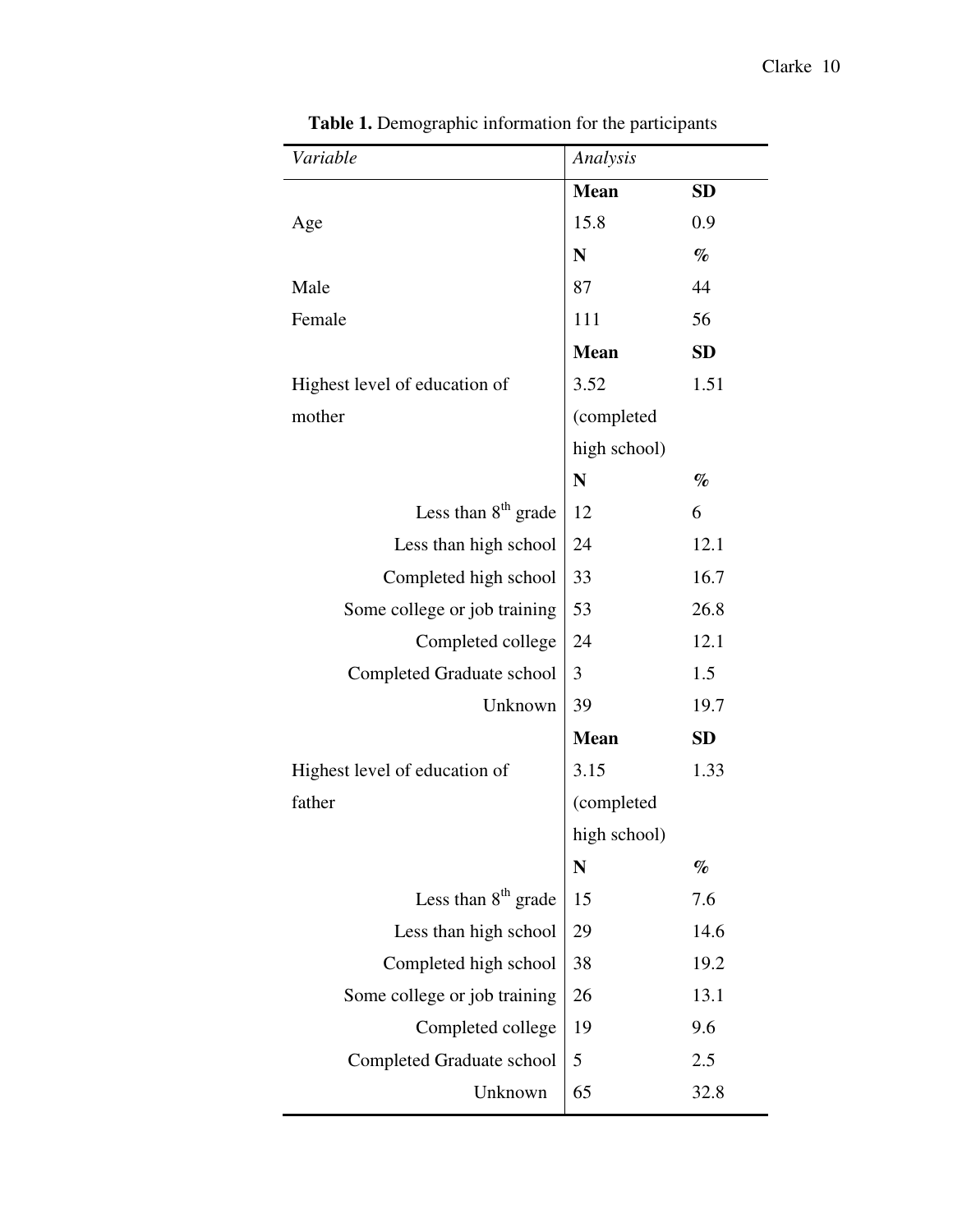## *YAQ*

The Youth/Adolescent Questionnaire (YAQ) was completed by the participants on mini-laptops provided by CGU. The YAQ has been validated and proven to be accurate and reproducible (Rockett et al., 1997; Rockett et al., 1995). The YAQ assessed dietary habits of the participants. Daily servings of fruit, sweet snack foods, salty snack foods, and sugar-sweetened beverages were examined. Frequency scores for sweetened drinks were calculated by the sum of sweetened drink item response options (low option and high option). Write in responses were recoded to match the specifications for analysis set by Harvard University. The same was done for sweet snacks and salty snacks categories.

## *BIS*

The Barrett Impulsivity Scale (BIS) is a commonly used scale that measures impulsivity levels. It has demonstrated its validity and reproducibility (Spinella, 2007; Patton et al., 1995). The questionnaire has the participants answer 30 questions gauging impulsivity facets such as money spending, future orientation, planning, and cognitive stability. The questions were measured on a four-point Likert-type scale (1=never, 4=always). The items were then broken down into three second-order factors and six first-order factors. The six first-order impulsivity factors in the BIS included: (a) attention (not focusing on the task at hand; example item: "I am restless at the theater or lectures."), (b) motor impulsiveness (acting on the spur of the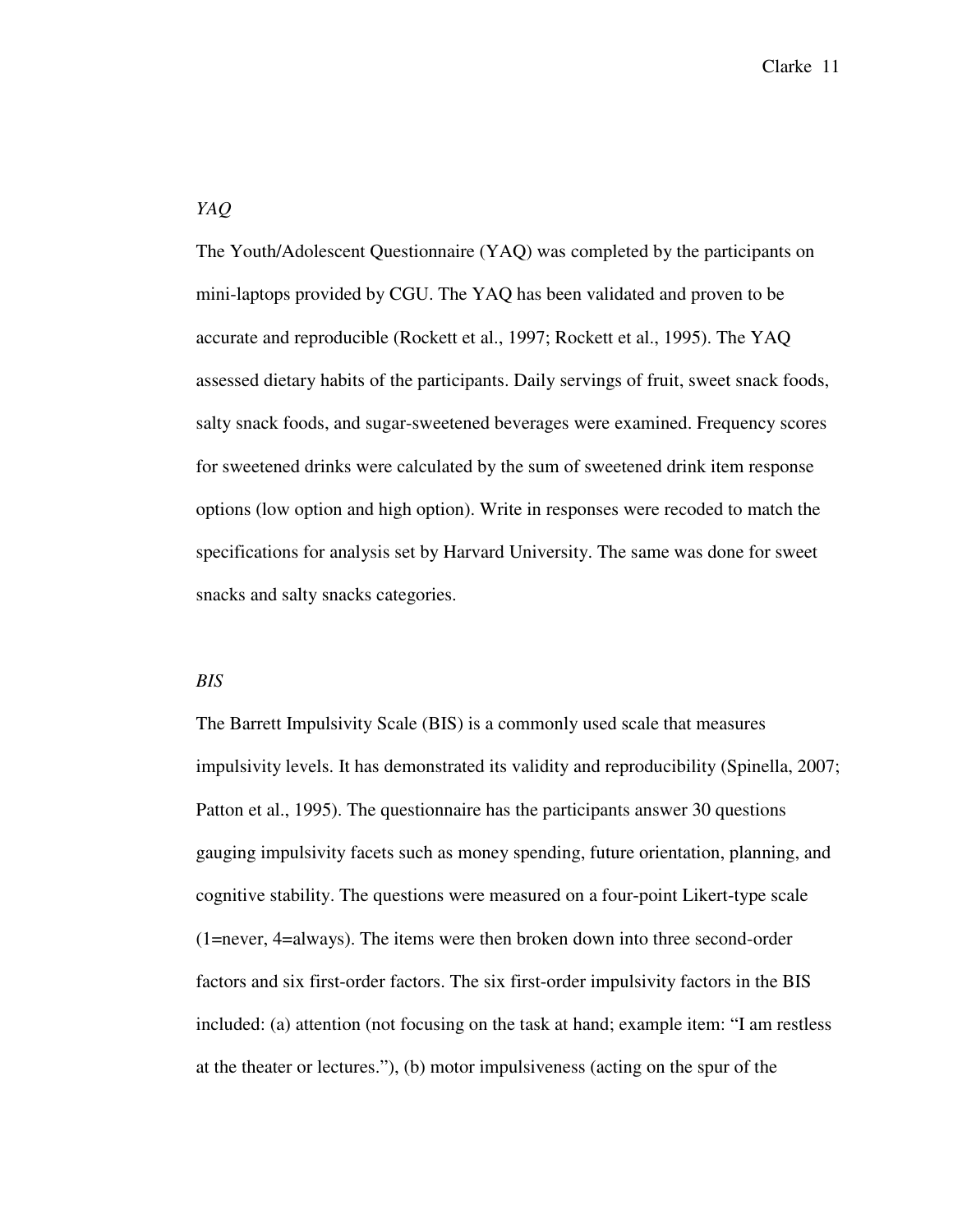moment; example item: "I do things without thinking."), (c) self-control (lack of planning or thinking carefully; example item: "I say things without thinking."), (d) cognitive complexity (dislike of challenging mental tasks; example item: "I get easily bored when solving thought problems."), (e) perseverance (an inconsistent life style; example item: "I change residences."), and (f) cognitive instability (thought insertions and racing thoughts; example item: "I often have random thoughts when thinking."). These were emphasized because they fell under the second-order factors of motor (acting on impulse) and non-planning (the tendency against planning for the future) (Stanford et al., 2009). The first-order factors are useful to define impulsiveness on a more specific level, supporting Barratt's idea that impulsivity is multi-faceted.

#### *Statistical analysis*

Bivariate correlations between snacking habits and impulsivity factors were estimated using Statistical Package for the Social Sciences (SPSS 19) software package. Unless otherwise indicated, all effects reported as significant are p<0.01. Regressions were used to look for potential confounding variables in age, gender, and SES. In these multiple regressions, the types of snack (sweet, salty, fruit, or sweetened beverage) were entered as dependent variables in separate regression models. Impulsivity levels were tested as independent variables separately with each type of snack for a total of 16 regression models (4 outcomes X 4 impulsivity factors). I did not have hypotheses for the effects of the attention impulsivity factors, attention and cognitive instability, and therefore, did not fit the regression models to the data. Age, gender, and SES were entered as covariates.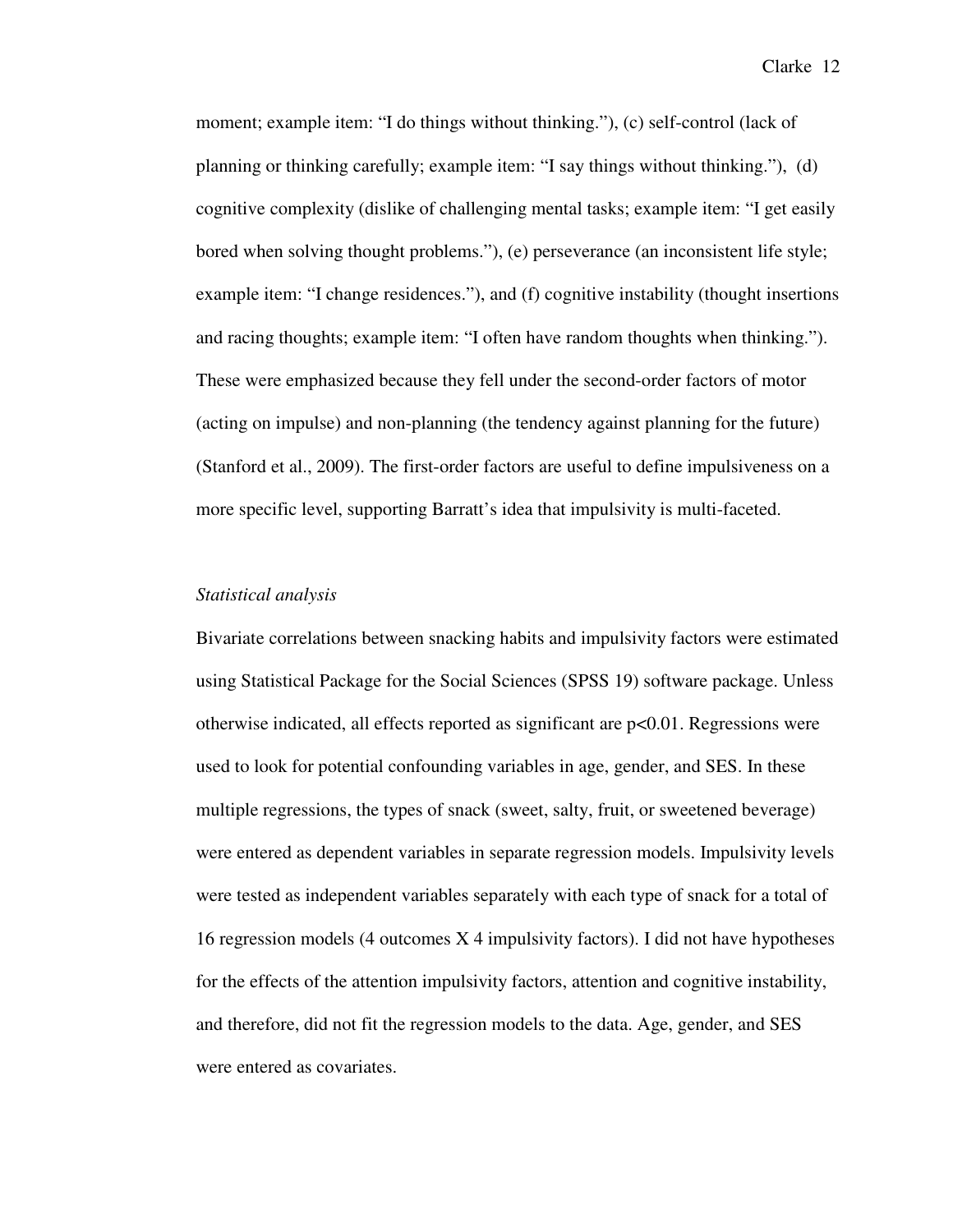#### **IV. Results**

Six significant correlations were found between BIA first order factors and YAQ responses. Overall, fruit consumption has no statistically significant correlation with impulsivity while sweet or salty snacks and sweet drinks have a significant correlation with at least one sub-type of impulsivity (Tables  $2 \& 4$ ). To determine whether the correlations between BIS first order factors and YAQ responses were truly significant, possible demographics variable confounders were tested. A preliminary analysis compared demographic variables of age, gender, father's education level, and mother's education level with the snacking categories. No significant correlations were found (Table 3). A multiple regression was run with adjustments for demographic covariates in their relationship to snack habits (Table 4).

While none of the regression coefficients for the demographic variables were found to be statistically significant, results differed between the multiple regression and the correlations for impulsivity levels. Specifically, self-control impulsivity had a correlation for both salty snacks and sweet drinks originally but showed a significant correlation ( $b=0.276$ ,  $p<.01$ ) only with salty snack consumption once adjusted. Motor impulsivity had a significant correlation with both sweet snacks  $(b=0.161, p<.05)$  and sweet drinks (b=0.157, p<.05). Sweet snacks (b=0.434, p<.01) and sweet drinks  $(b=0.330, p<0.01)$  are both correlated with cognitive complexity impulsivity. A significant correlation ( $b=0.181$  p $\lt 0.05$ ) was found between perseverance and sweet snack consumption once adjusted; unadjusted, there was a correlation with sweet drinks as well.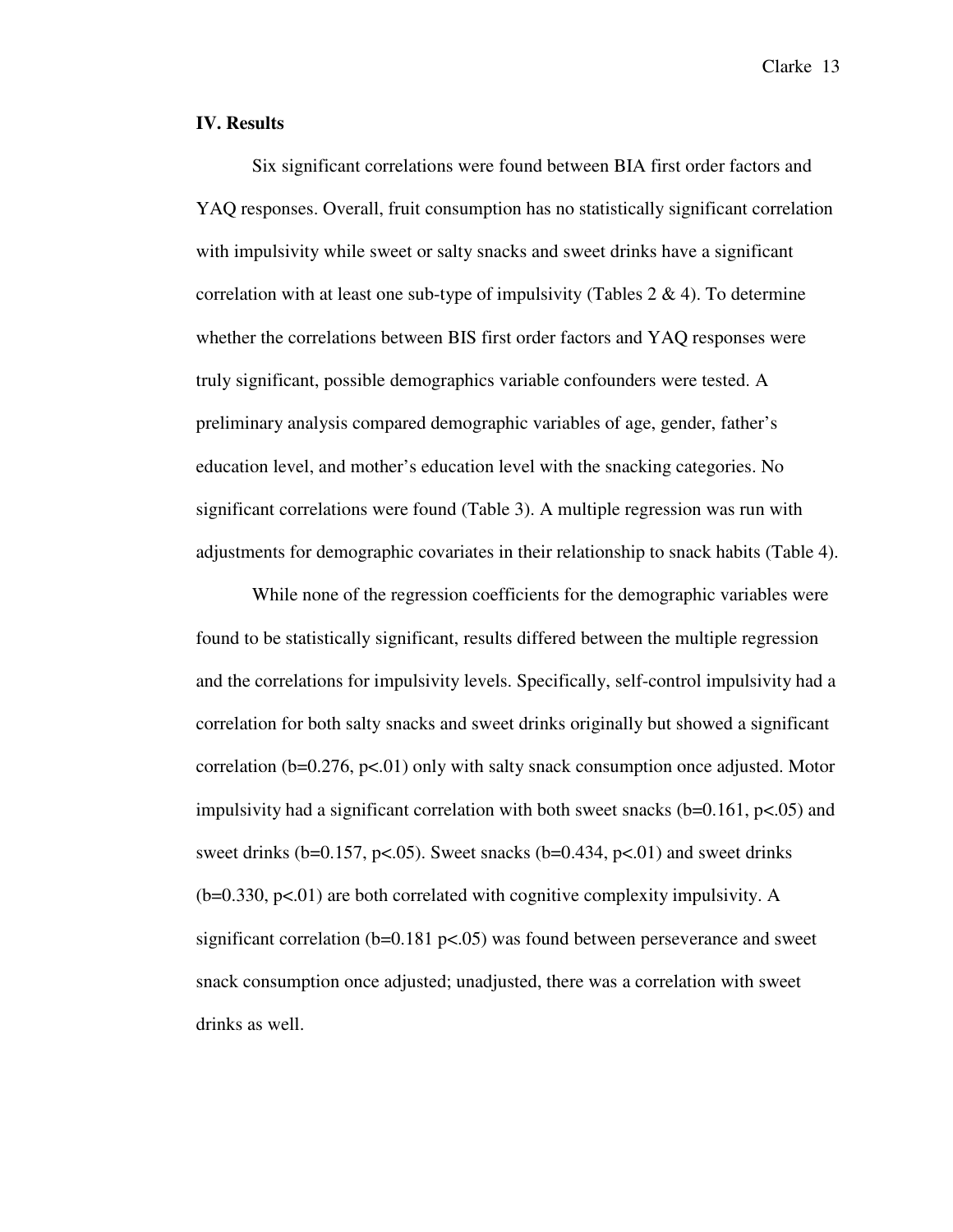|                            | <b>Motor</b> | Self     | Cognitive  | Perseverance |
|----------------------------|--------------|----------|------------|--------------|
|                            |              | Control  | Complexity |              |
| <b>Salty Snacks</b>        | 0.107        | $0.224*$ | 0.052      | 0.068        |
| <b>Sweet Snacks</b>        | $0.161*$     | 0.144    | $0.374**$  | $0.185*$     |
| <b>Sweet Drinks</b>        | $0.176*$     | $0.119*$ | $0.314**$  | $0.172*$     |
| Fruit                      | $-0.095$     | 0.010    | 0.000      | $-0.098$     |
| **p $< 01$<br>*p $<0.05$ , |              |          |            |              |

**Table 2.** Correlations between YAQ responses and BIS first order factors

 **Table 3.** Correlations between YAQ snacking categories and participant

variables

|                     | Salty        | Sweet        | <b>Sweet Drinks</b> | Fruit    |
|---------------------|--------------|--------------|---------------------|----------|
|                     | <b>Snack</b> | <b>Snack</b> |                     |          |
| Participant Age     | 0.039        | $-0.027$     | $-0.044$            | 0.106    |
| Participant Gender  | 0.097        | $-0.042$     | $-0.137$            | $-0.064$ |
| Highest level of    | $-0.114$     | $-0.049$     | 0.059               | $-0.068$ |
| education of father |              |              |                     |          |
| Highest level of    | $-0.037$     | 0.078        | $-0.050$            | $-0.011$ |
| education of        |              |              |                     |          |
| mother              |              |              |                     |          |

 $*p<.05$ ,  $*p<.01$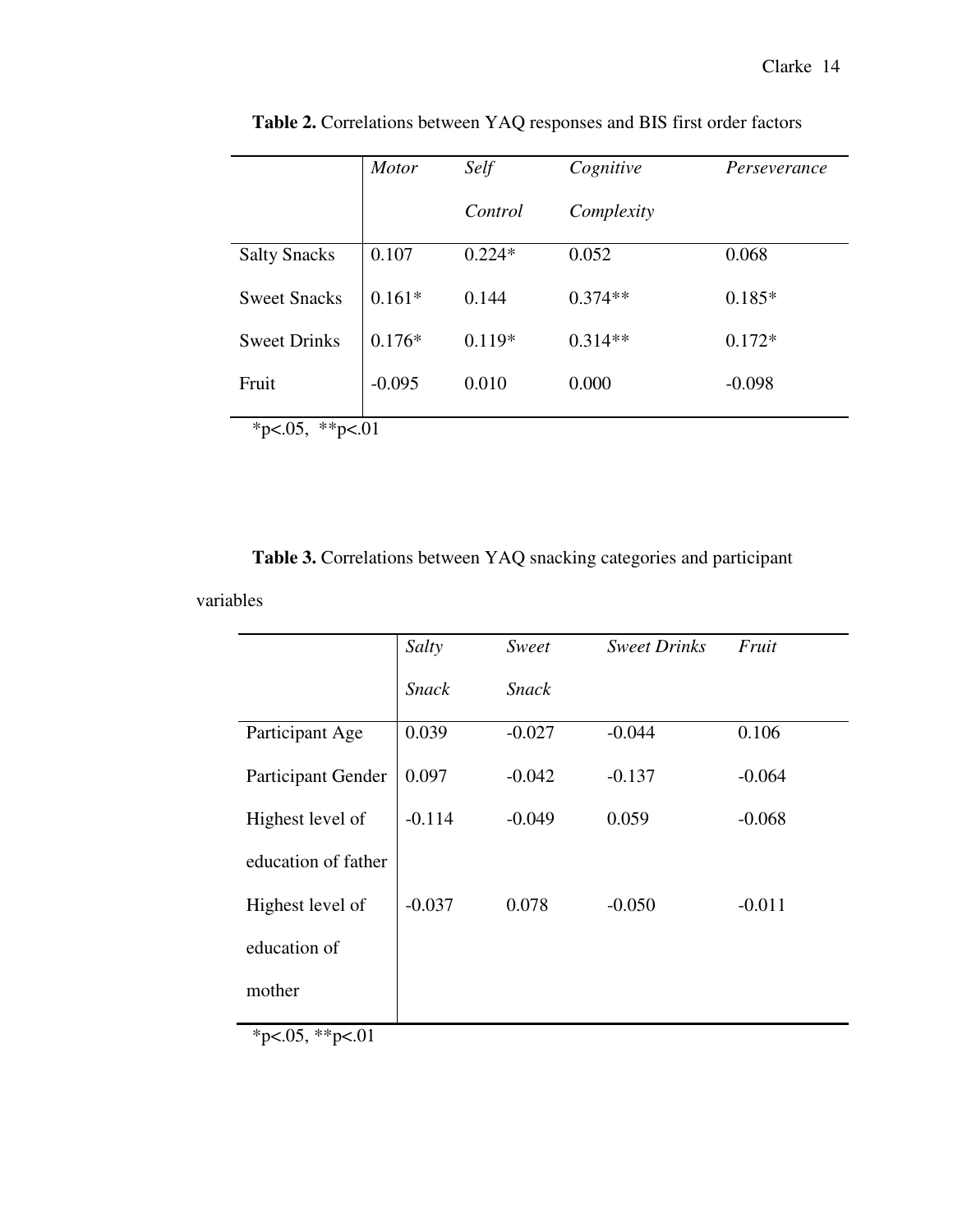|                     | <i>Motor</i> | Self-Control | Cognitive Complexity | Perseverance |
|---------------------|--------------|--------------|----------------------|--------------|
|                     |              |              |                      |              |
| <b>Salty Snacks</b> | 0.148        | $0.276**$    | 0.054                | 0.084        |
| <b>Sweet Snacks</b> | $0.161*$     | 0.120        | $0.434**$            | $0.181*$     |
|                     |              |              |                      |              |
| <b>Sweet Drinks</b> | $0.157*$     | 0.065        | $0.330**$            | 0.117        |
| Fruit               | $-0.111$     | $-0.022$     | 0.014                | $-0.104$     |

 **Table 4.** Regression results adjusted for age, gender, and SES.

Standardized b values. \*p<.05, \*\*p<.01

## **V. Discussion**

 We hypothesized that more adolescents with higher levels of non-planning and motor impulsivity would have bad snacking habits. Only certain aspects of impulsivity were found to have a correlation with snacking habits. The self-control and perseverance factors each had one snacking correlation, self-control with salty snacks and perseverance with sweet snacks (Table 4). The data reveals that cognitive complexity, a non-planning impulsivity, has the strongest relationship with snacking of all the impulsivity factors examined in that it had a positive association with both sweet snacks and sweetened beverages. This is likely because food expectancies are primarily based on short-term neural outcomes (Reid et al., 2005) and cognitive complexity impulsivity is the result of not thinking about future affects but concentrating on the now. Motor impulsivity also had positive relationships with sweet snacks and sweetened beverages. These relationships could be a result of acting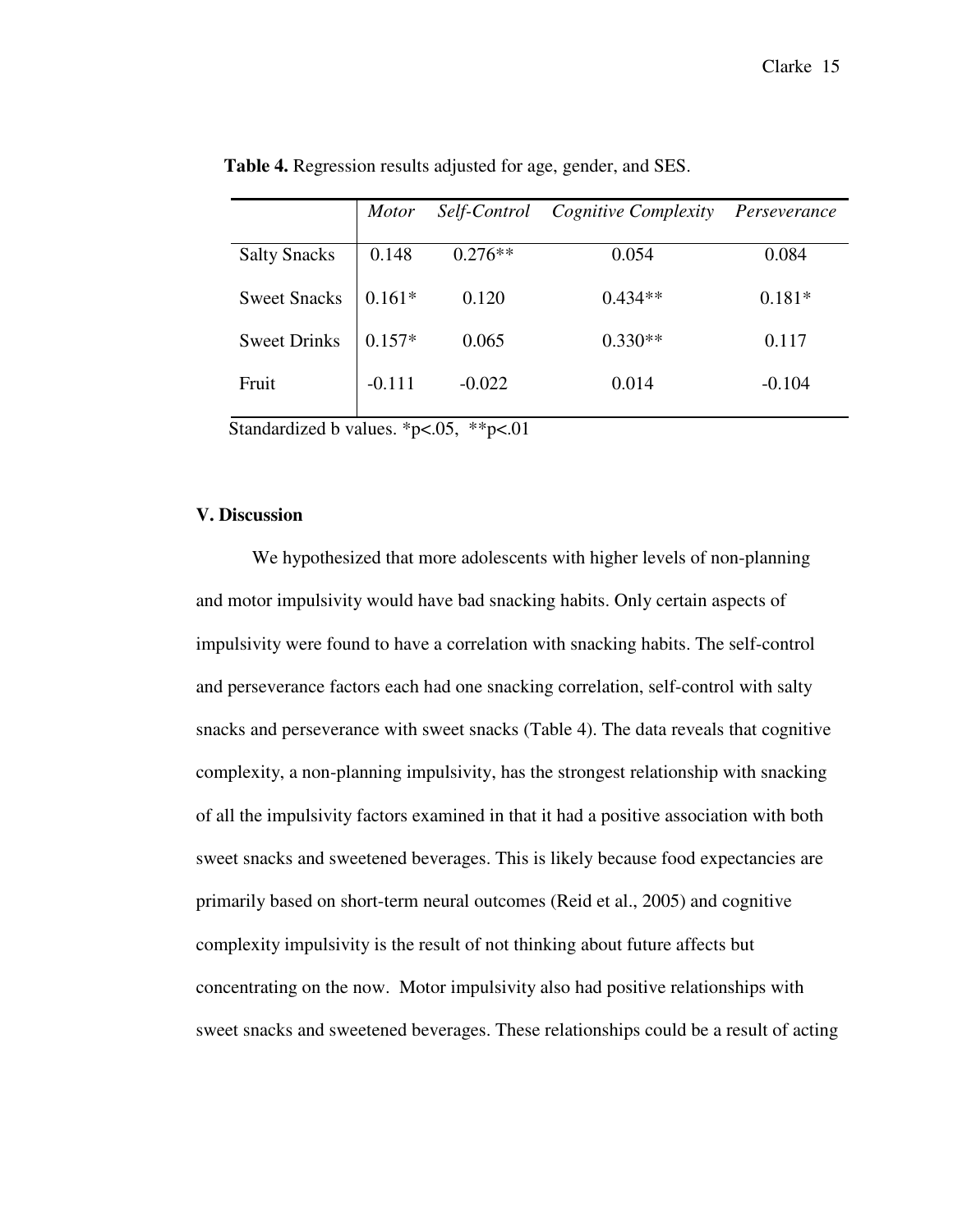without thinking—adolescents may consume sweet snacks and beverages due to the fact that they are available rather than stop and think about if they are truly hungry.

 Interestingly, more associations were observed for sweet snacks than salty snacks. This carries the implication that sweet snacking is more impulsive than salty snacking. This may be due to snack distribution; as of 2006, desserts were the chief contributor to snacking (Piernas and Popkin, 2010). However, salty snacks consumption has had the highest increase in all snack consumption in the past 30 years, making it the second leading snacking contributor (Piernas and Popkin, 2010). Thus, it is possible that salty snacks might become more closely associated with impulsivity if they continue their current trend and eventually overtake sweets as the main snack.

 As anticipated, there was no correlation between fruit and impulsivity. Fruit consumption has many long-term benefits such as reduced risk for many heart and chronic diseases (Liu et al., 2000; Ford and Mokdad, 2001). Fruit, a healthy snack, has no association with impulsivity (Table 4). This could be a result of reward mechanisms. Unhealthy, palatable snacks stimulate the brain reward system more intensely than less fatty or sweet foods (Wang et al., 2004). The immediate rewards from these bad snacks can be linked to certain impulsivity factors because the factors demonstrate a lack of foresight that could dissuade one from eating the snack. Without the foresight, one is more likely to think just about the immediate reward and thus consume the unhealthy snack. Accordingly, there is no association between fruit consumption and impulsivity because fruit is not a high instant reward mechanism food.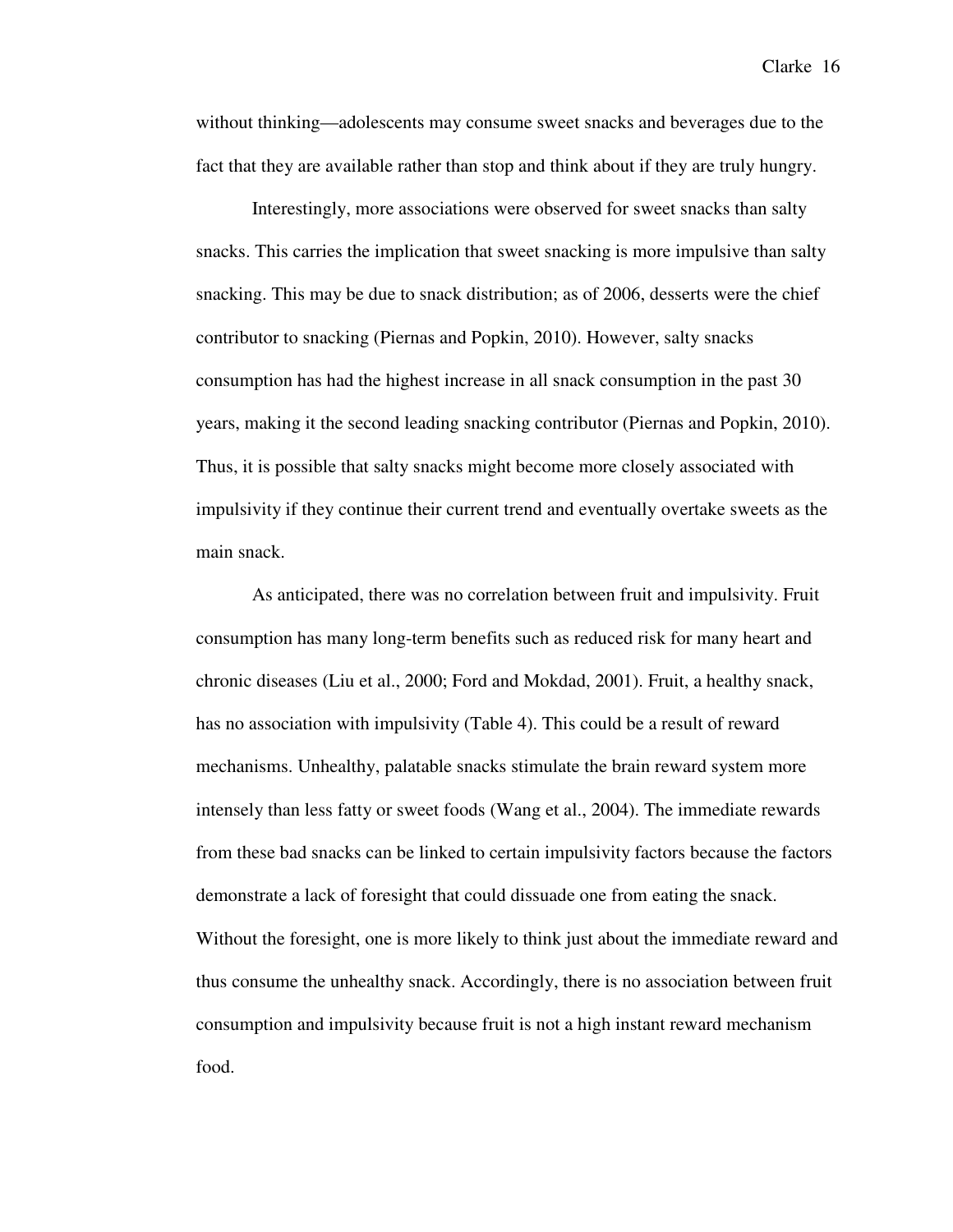Some research has been done in regards to adolescent impulsivity and eating. There is evidence that children who display loss of consciousness (LOC) eating habits have higher levels of impulsivity than healthy adolescents (Hartmann et al., 2011). However, such evidence is not conclusive and others (Goldschmidt et al., 2011; Hartmann et al., 2012) have found no significant caloric intake differences between LOC groups and control groups.

 A strength of this study is it improves our ability to predict snacking habits. Bad snacking is often a predictor of obesity. The relationships found in this study expand the breadth of our knowledge of factors leading to obesity.

 Some limitations need to be considered when interpreting the findings. This study did not take into account the amount of snack food intake. In follow-up studies, it would be worthwhile to assess the caloric amount of snacks and impulsivity. A limitation of this study is that the study relied on self-reporting, which may limit the validity of participant responses. Thus, it is possible that the participants underreported the bad snacks that the consumed. However, both the YAQ and the BIS have been tested for consistency and reproducibility (Rockett et al., 1997; Spinella, 2007).

While further replications of the present findings are needed, these results imply some relationship between impulsivity and snacking habits. It is important to realize the impulsivity does have some influence on snacking habits, especially because it has been shown that the total snack consumption has a positive association with being overweight (Nicklas et al., 2003). It is beneficial to understand the processes behind snacking decisions so we can intervene to help adolescents make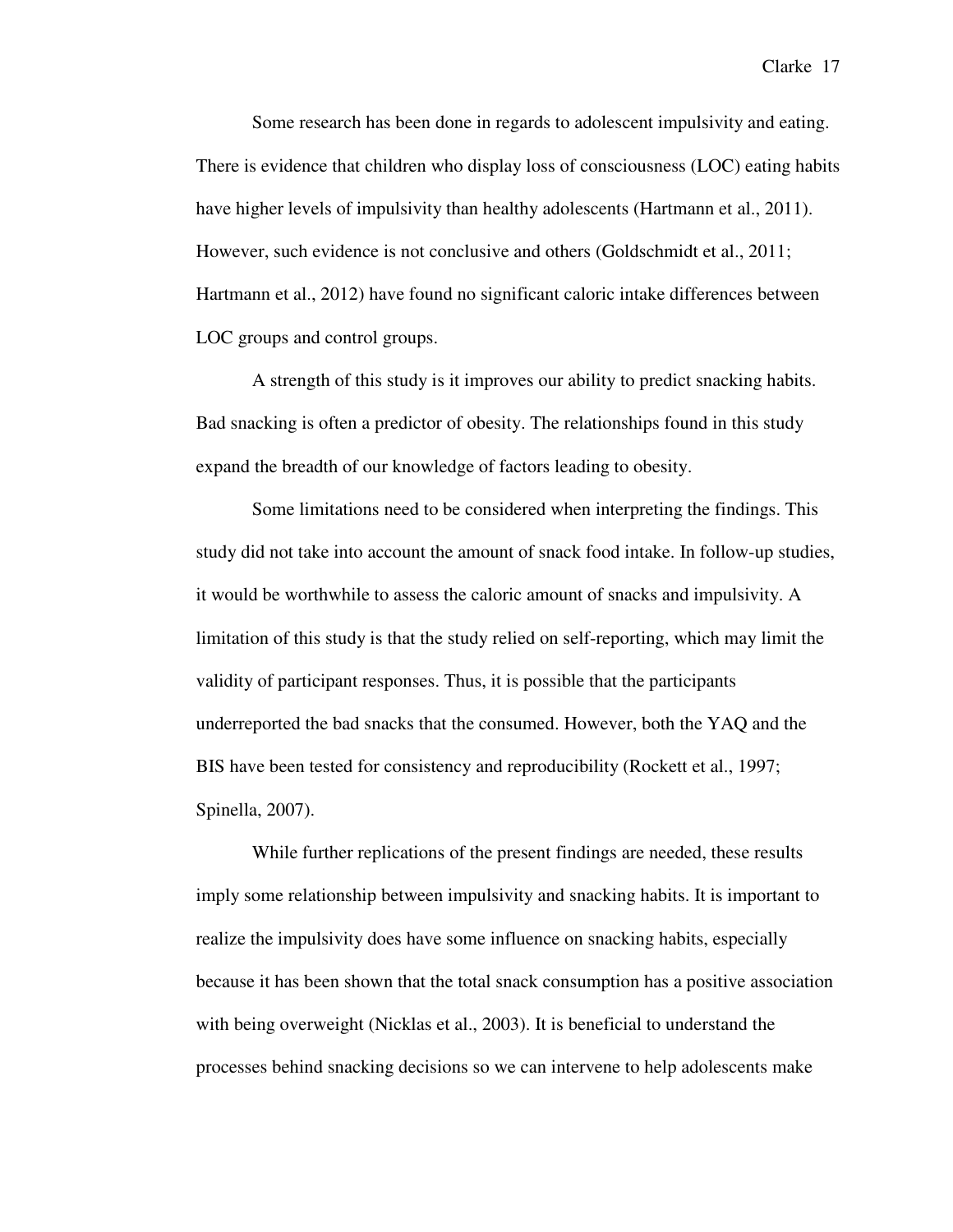better food choices. Snacking is likely to be under the control of the adolescent compared, for example, to meals prepared at home by a parent or guardian. As a result, targeting snacking habits with interventions among adolescents may be an effective approach to reducing obesity.

## **Acknowledgments**

Support for this research was provided by the National Institutes of Health (U01 HL097839-01).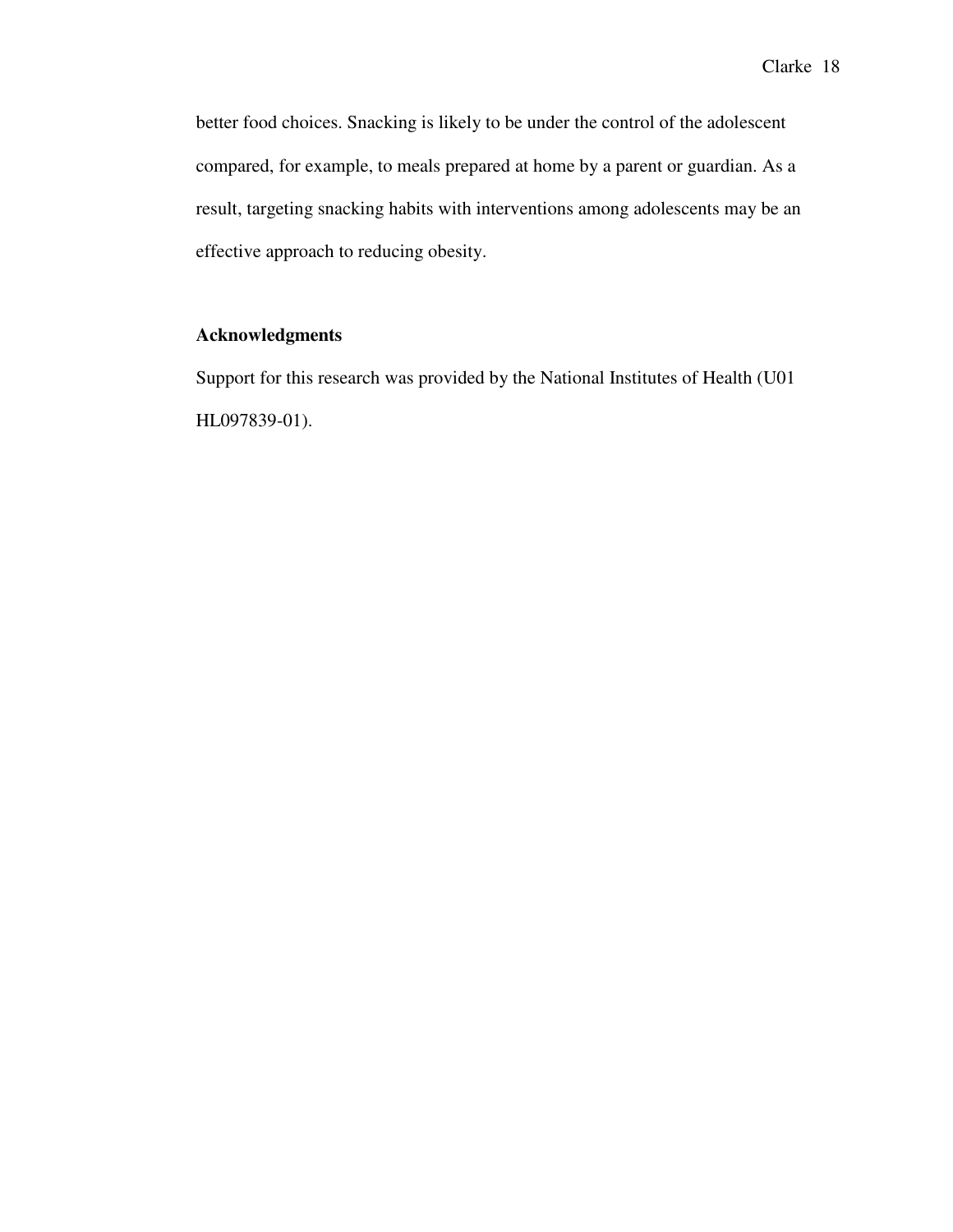#### References

- Activity, Y. P. (2011). Beverage consumption among high school students --- United States, 2010. *MMWR. Morbidity and mortality weekly report*, *60*(23), 778–80.
- Allison, D. B., Fontaine, K. R., Manson, J. E., Stevens, J., & VanItallie, T. B. (1999). Annual deaths attributable to obesity in the United States. *JAMA: the journal of the American Medical Association*, *282*(16), 1530–8.
- Bond, A. J., Verheyden, S. L., Wingrove, J., Curran, H.V. (2004). Angry congnitive bias, trait aggression and impulsivity in substance users. *Psychopharmacology*. 171, 331-339.
- Cabanac, M., & Johnson, K. G. (1983). Analysis of a conflict between Palatability and cold exposure in rats. *Physiology & Behavior*, *31*(2), 249–253.
- Carels, R. a, Hoffman, J., Collins, a, Raber, a C., Cacciapaglia, H., & O'Brien, W. H. (2001). Ecological momentary assessment of temptation and lapse in dieting. *Eating behaviors*, *2*(4), 307–21.
- Centers for Disease Control and Prevention. (2011). Overweight and obesity. Retrieved from http://www.cdc.gov/obesity/index.html
- Contento, I. R., Williams, S. S., Michela, J. L., & Franklin, A. B. (2006). Understanding the food choice process of adolescents in the context of family and friends. *The Journal of adolescent health: official publication of the Society for Adolescent Medicine*, *38*(5), 575–82.
- Erlanson-Albertson. (2005) How palatable food disrupts appetite regulation. *Basic & clinical pharmacology & toxicology*, 97(2), 61-73.
- Everitt, B. J., & Robbins, T. W. (2005). Neural systems of reinforcement for drug addiction: from actions to habits to compulsion. *Nature neuroscience*, *8*(11), 1481–9.
- Geiger, B. M., Haburcak, M., Avena, N. M., Moyer, M. C., Hoebel, B. G., & Pothos, E. N. (2009). Deficits of mesolimbic dopamine neurotransmission in rat dietary obesity. *Neuroscience*, *159*(4), 1193–9.
- Goris, A. H. C., & Westerterp, K. R. (2008). Physical activity, fat intake and body fat. *Physiology & behavior*, *94*(2), 164–8.
- Guerrieri, R., Nederkoorn, C., Schrooten, M., Martijn, C., & Jansen, A. (2009). Inducing impulsivity leads high and low restrained eaters into overeating, whereas current dieters stick to their diet. *Appetite*, *53*(1), 93–100.
- Haines, J., Neumark-sztainer, D., Wall, M., Story, M., & Personal, M. S. (2007). Personal, Behavioral, and Environmental Risk and Protective Factors for Adolescent Overweight. *Obesity*, *15*(11), 2748–2760.
- Hartmann AS, Rief W, Hilbert A (2011). Psychometric properties of the German version of the Barratt Impulsiveness Scale, Version 11 (BIS-11) for adolescents. *Perceptual and Motor Skills,* 112(2), 353-368.
- Hartmann, A. S., Rief, W., & Hilbert, A. (2012). Laboratory snack food intake, negative mood, and impulsivity in youth with ADHD symptoms and episodes of loss of control eating. Where is the missing link? *Appetite*, *58*(2), 672–8.
- Hedley, A. A., Ogden, C. L., Johnson, C. L., Carroll, M. D., Curtin, L. R., & Flegal, K. M. (2004). Prevalence of overweight and obesity among US children, adolescents, and adults, 1999-2002. *JAMA: the journal of the American Medical Association*, *291*(23), 2847–50.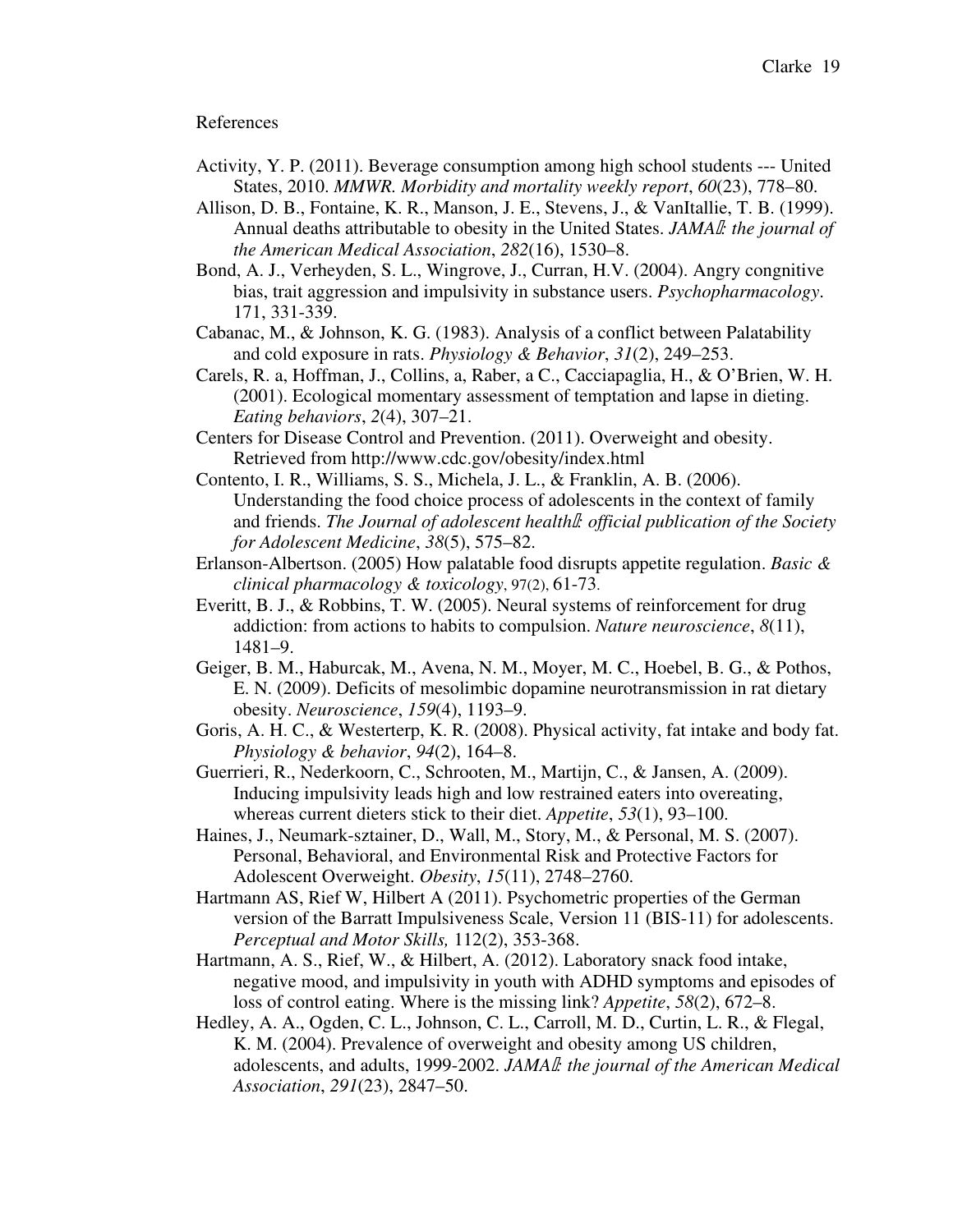- Kenny, P. J. (2011). Reward mechanisms in obesity: new insights and future directions. *Neuron*, *69*(4), 664–79.
- Lane, S. D., Moeller, F. G., Steinberg, J.L., Buzby, M., Kosten, T.R. (2007). Performance of cocaine dependent individuals and controls on a response inhibition task with varying levels of difficulty. *American Journal of Drug and Alcohol Abuse*, 33. 717-716
- Larson, N. I., Neumark-Sztainer, D., Hannan, P. J., & Story, M. (2007). Trends in adolescent fruit and vegetable consumption, 1999-2004: project EAT. *American journal of preventive medicine*, *32*(2), 147–50.
- Larson, N. I., Neumark-Sztainer, D., & Story, M. (2009). Weight control behaviors and dietary intake among adolescents and young adults: longitudinal findings from Project EAT. *Journal of the American Dietetic Association*, *109*(11), 1869– 77.
- Liu, S., Manson, J. E., Lee, I. M., Cole, S. R., Hennekens, C. H., Willett, W. C., & Buring, J. E. (2000). Fruit and vegetable intake and risk of cardiovascular disease: the Women's Health Study. *The American journal of clinical nutrition*, *72*(4), 922–8.
- Luengo, M. A., Carrillo-De-La-Peña, M. T., & Otero, J. M. (1991). The components of impulsiveness: A comparison of the I.7 impulsiveness questionnaire and the Barratt impulsiveness scale. *Personality and Individual Differences*, *12*(7), 657– 667.
- Lutter, M., & Nestler, E. J. (2009). Homeostatic and hedonic signals interact in the regulation of food intake. *The Journal of nutrition*, *139*(3), 629–32.
- Malik, V. S., Popkin, B. M., Bray, G. A., Despres, J.-P., Willett, W. C., & Hu, F. B. (2010). Sugar-Sweetened Beverages and Risk of Metabolic Syndrome and Type 2 Diabetes. *Diabetes Care*, *33*(11), 2477–2483.
- Moeller, F. G., Dougherty, D. M., Barratt, E. S., Schmitz, J. M., Swann, A. C., & Grabowski, J. (2001). The impact of impulsivity on cocaine use and retention in treatment. *Journal of Substance Abuse Treatment*, *21*(4), 193–198.
- Must, A., & Strauss, R. S. (1999). Risks and consequences of childhood and adolescent obesity. *International Journal of Obesity*, *23*, S2–S11.
- Nederkoorn, C, Guerrieri, R., Havermans, R. C., Roefs, A., & Jansen, A. (2009). The interactive effect of hunger and impulsivity on food intake and purchase in a virtual supermarket. *International journal of obesity (2005)*, *33*(8), 905–12.
- Nederkoorn, Chantal, Braet, C., Van Eijs, Y., Tanghe, A., & Jansen, A. (2006). Why obese children cannot resist food: the role of impulsivity. *Eating behaviors*, *7*(4), 315–22.
- Nestler, E. J. (2001). Molecular basis of long-term plasticity underlying addiction. *Nature reviews. Neuroscience*, *2*(2), 119–28.
- Nicklas, T. A., Yang, S.-J., Baranowski, T., Zakeri, I., & Berenson, G. (2003). Eating patterns and obesity in children. The Bogalusa Heart Study. *American journal of preventive medicine*, *25*(1), 9–16.
- Niv, S., Tuvblad, C., Raine, A., Wang, P., & Baker, L. A. (2012). Heritability and longitudinal stability of impulsivity in adolescence. *Behavior genetics*, *42*(3), 378–92.
- Ogden, C. L., Carroll, M. D., Curtin, L. R., McDowell, M. A., Tabak, C. J., & Flegal, K. M. (2006). Prevalence of overweight and obesity in the United States, 1999-